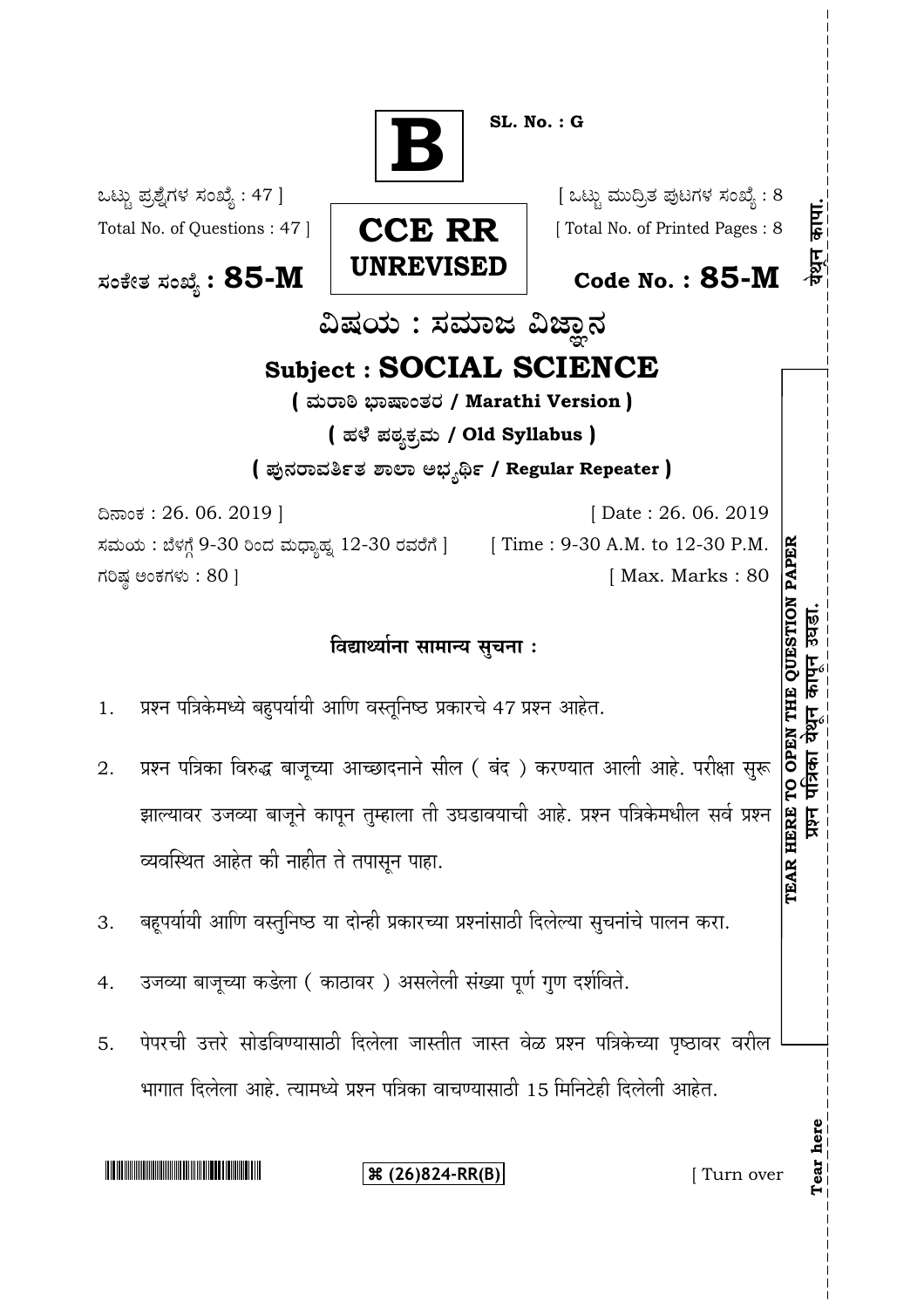#### **85-M** 2 **CCE RR**

- खालील प्रत्येक प्रश्नाला किंवा अपूर्ण वाक्यांशाला चार बहुपर्यायी उत्तरे दिलेली आहेत. त्यापैकी एक I. पर्याय बरोबर आहे. बरोबर असलेला पर्याय निवडून त्याच्या इंग्रजी मुळाक्षरासह पूर्ण उत्तर दिलेल्या उत्तर पत्रिकेमध्ये लिहा :  $10 \times 1 = 10$ 
	- भारताचे पहिले गृहमंत्री 1.
		- (A) सरदार वल्लभभाई पटेल (B) सुभाष चंद्र बोस
		- (C) जवाहरलाल नेहरू (D) बाबू राजेंद्र प्रसाद.
	- राज्य पुनर्रचना कायदा या वर्षी आमलात आला. 2.
		- (A) 1953 (B) 1955
		- (C) 1956 (D) 1958.

भारताने नेपाळला भरपूर सवलती दिल्या आहेत त्याचे कारण 3.

- (A) त्यांची सीमा बांधलेली आहे आणि तो भौगोलिक दृष्ट्या जवळ आहे.
- (B) तो आपला मोठ्ठा शेजारील देश आहे
- (C) तो आपल्या राष्ट्राचा आदर करतो
- (D) ते एक बलशाली राष्ट्र आहे.
- शस्त्रास्त्र स्पर्धा रोखण्यासाठी प्रमाणात किंवा संपूर्णपणे शस्त्रांस्त्रांची कपात करणे म्हणजे. 4.
	- (A) भयानक स्पर्धा (B) शस्त्रास्त्र स्पर्धा
	- (C) शस्त्रास्त्रांचा संग्रह (D) निःशस्त्रीकरण.

बालमजुरी ही समाज व्यवस्थेला लागलेली गंभीर किड ( पिडा ) असल्या सारखी आहे. कारण 5.

- (A) ती स्थलांतरीत आहेत
- (B) त्यांचे पालक हरवलेले आहेत
- (C) त्यांचा शारीरिक आणि मानसिक छळ केला जातो
- (D) ते गरीब आहेत.
- भारतीय शेतीला मान्सूनचा जुगार असे म्हणतात कारण मान्सून 6.
	- (A) शेतकऱ्याना केंव्हाही भरपूर पिके देतो
	- (B) भारतीय शेतीला नियंत्रीत करतो
	- (C) तमीळनाडूला जास्त पाऊस देत नाही
	- (D) शेतकऱ्याना वेगवेगळी पिके घेण्यास मदत करतो.

## 

#### **(26)824-RR(B)**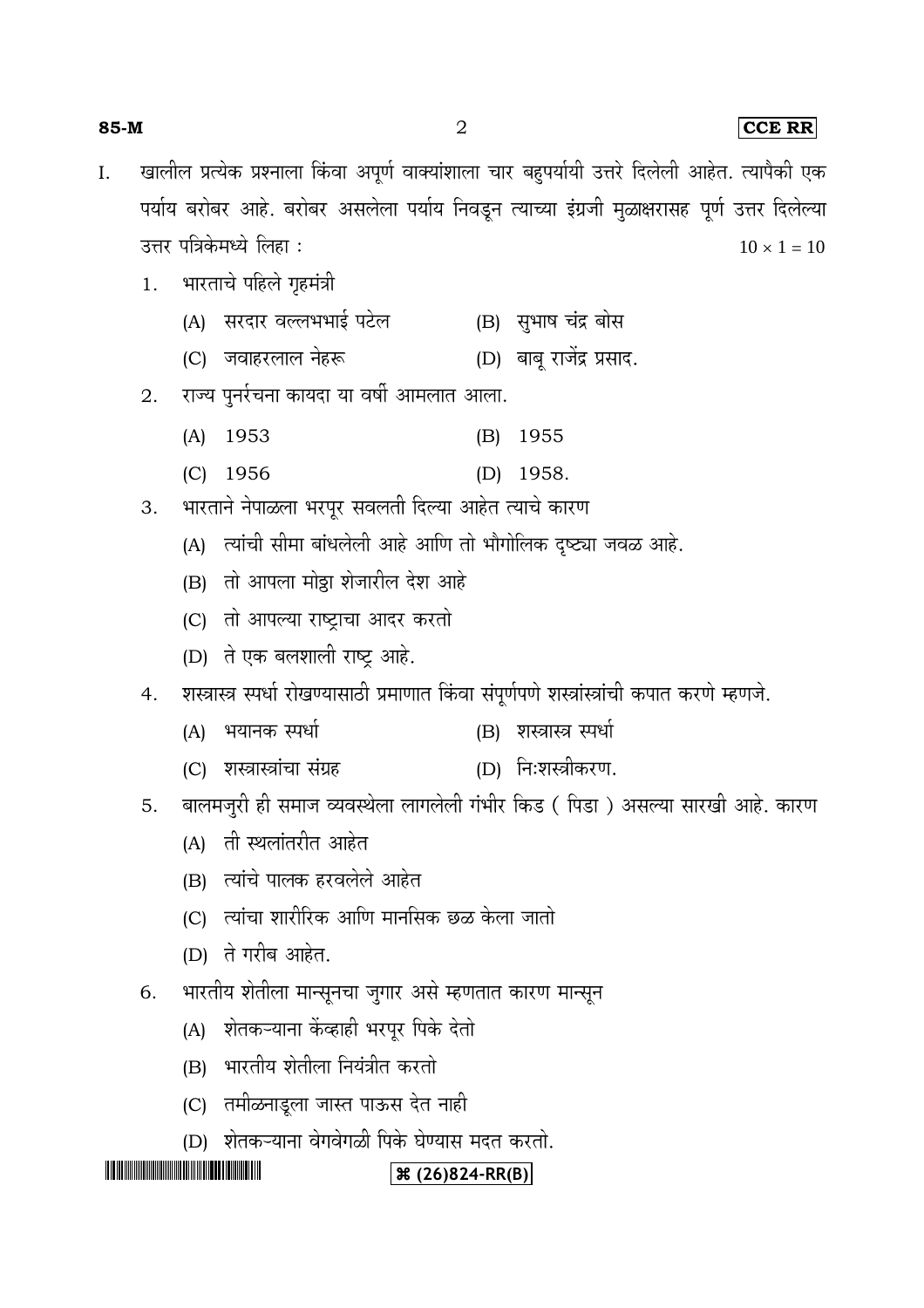नकाशात दर्शविलेल्या प्रकल्पांचा योग्य जुळणारा गट हा आहे. 7.



- (A) 1 भाक्रा-नानगल, 2 नागार्जून सागर, 3 दामोदर नदी खोरे योजना
- (B) 1 दामोदर नदी खोरे योजना, 2 भाक्रा-नानगल, 3 नागार्जुन सागर
- (C) 1 भाक्रा-नानगल, 2 दामोदर नदी खोरे योजना, 3 नागार्जून सागर
- (D) 1 नागार्जुन सागर, 2 भाक्रा-नानगल, 3 दामोदर नदी खोरे योजना.
- 8. **गट A** मध्ये उद्योजक आणि **गट B** मध्ये त्यानी स्थापन केलेले उद्योग दिलेले आहेत. तर त्याला जुळणारा योग्य गट ओळखा:

|                                                 |     | गट - A                |                    |           |                          |      | गट - B                  |           |
|-------------------------------------------------|-----|-----------------------|--------------------|-----------|--------------------------|------|-------------------------|-----------|
|                                                 | (a) | अझीम प्रेमजी          |                    |           |                          | (i)  | रिलायन्स कंपनी          |           |
|                                                 | (b) | नारायण मूर्ती         |                    |           |                          | (ii) | अपोलो हॉस्पिटल          |           |
|                                                 | (c) | धीरुभाई अंबानी        |                    |           |                          |      | (iii) विप्रो टेक्नॉलॉजी |           |
|                                                 |     | (d) डॉ. प्रताप रेड्डी |                    |           |                          |      | (iv) इन्फोसिस.          |           |
|                                                 |     | $\boldsymbol{a}$      | $b$ $c$            |           | $\boldsymbol{d}$         |      |                         |           |
|                                                 | (A) | ii                    | $\mathbf{i}$       | $\rm iii$ | iv                       |      |                         |           |
|                                                 | (B) | iii                   | iv<br>$\mathbf{i}$ |           | $\overline{\mathbf{ii}}$ |      |                         |           |
|                                                 | (C) | iv                    | iii                | ii        | $\mathbf{i}$             |      |                         |           |
|                                                 | (D) | $\mathbf{i}$          | ii                 | iv        | iii.                     |      |                         |           |
| <u> ANTIQUE A CARACTER DE LA PIERRE DE L'AN</u> |     |                       |                    |           | $\Re(26)824-RR(B)$       |      |                         | Turn over |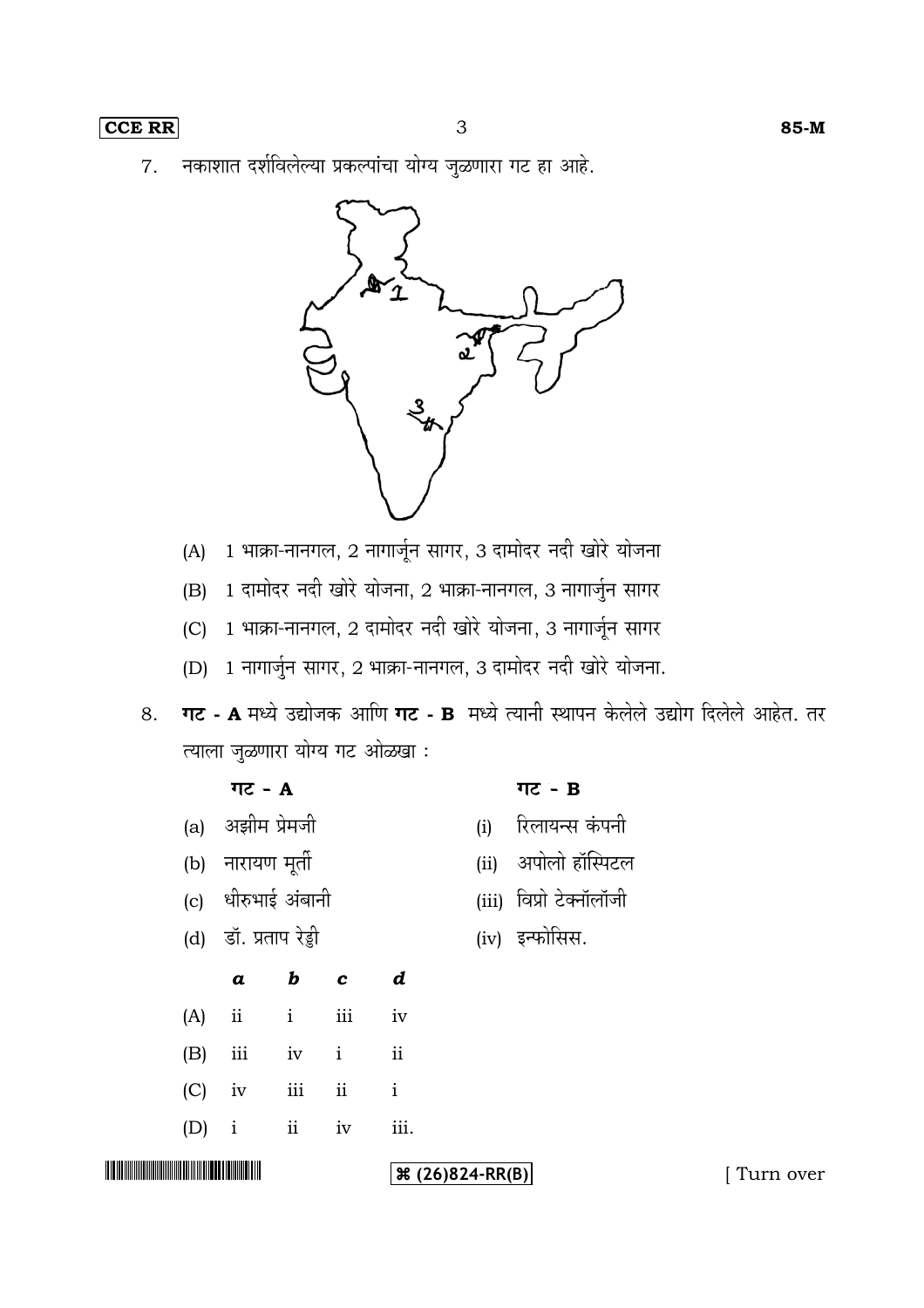#### **85-M** 4 **CCE RR**

- सरकारने अंदाजपत्रकात याला जास्त महत्व दिले आहे. 9.
	- (A) कर गोळाकरण्याला (B) उत्पन्न आणि खर्चाला
	- (C) कायदा आणि नियमाना (D) कार्यक्रमांच्या विकासाला.

10. भारतीय रिझर्व्ह बँकेला 'बँकांची बँक' असे म्हटले जाते त्याचे कारण

- (A) सर्व बँकांच्या कार्यावर नियंत्रण ठेवते
- (B) ती एक पोस्ट खात्याचा भाग आहे
- (C) ही खाजगी क्षेत्राची आहे
- (D) शेतकऱ्याना कर्ज पुरविते.

II. 14 × 1 = 14

- 11. सामान्य मानसाच्या इतिहासाबद्दल लिखाण करणे हे इतिहासकाराला एक आवाहन आहे. का ?
- 12. 1935
- 13. हिटलरने जर्मनितील ज्यू (यहुदींची) लोकसंख्या कमी करण्यासाठी कोणता क्रम अवलंबिला ?
- 14. महिला त्यांच्या प्रगतीच्या मार्गात मार्ग रहाण्याची कारणे कोणती ?
- 15. भारत संयुक्त राष्ट्रसंघटने ( UNO ) बरोबर कसे सहकार्य करतो ?
- 16. अलिकडच्या दिवसात अस्पृश्यता नाहीशी होत आहे याचे कारण काय ?
- 17. अलिकडच्या दिवसात गर्भपाताचे प्रमाण वाढण्याचे कारण कोणते ?
- 18. उदरनिर्वाहाची शेती म्हणजे काय ?
- 19. भारतातील सर्वात जास्त भात पिकविणारे राज्य कोणते २
- 20. कॉरिडर रस्ते आर्थिकदृष्ट्या फार महत्वाचे आहेत. का ?

## 

#### **(26)824-RR(B)**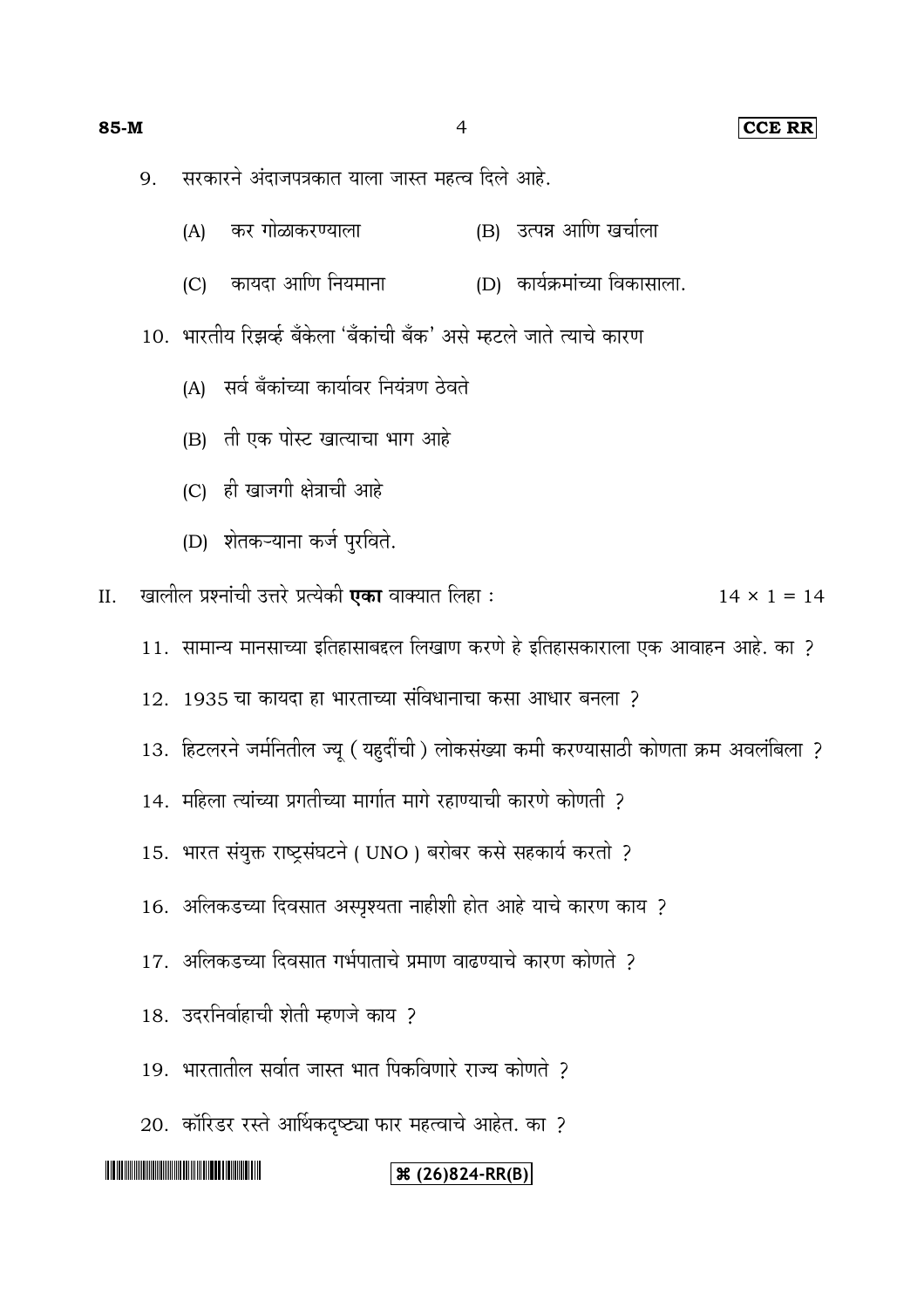#### **CCE RR** 5 **85-M**

- 21. पेट्रोलला 'द्रवरूपी सोने' असे का म्हणतात ?
- $22.$  दरडोई उत्पन्न हे विकासाचे योग्य मोजमाप नांही. का ?
- 23. एका देशाचे शैक्षणिक संपादन कसे मोजले जाते ?
- 24. NASDAQ
- III. खालील प्रश्नांची उत्तरे प्रत्येकी **दोन** ते **चार** वाक्यात लिहा :  $15 \times 2 = 30$

- 25. वैज्ञानिक विकास हा समुद्र प्रवासाचा मार्ग बनला. या वाक्यांचे समर्थन करा.
- 26. श्रीरंगपट्टणच्या तहातील अटींचे वर्णन करा.
- 27. ब्राम्हो समाजाचे उद्देश स्पष्ट करा.

#### किंवा

सत्यशोधक समाजाने प्रतिपादन केलेल्या सुधारणांचे वर्णन करा.

- 28. झारशाहीला ( राजवटीला ) राष्ट्रीयतेचे जेल ( Prison ) म्हणतात. का ?
- 29. निरक्षरतेचे निर्मुलन करण्यासाठी सरकारने कोणते उपाय हाती घेतले आहत ?
- 30. सुरक्षा समीतीचे कार्य स्पष्ट करा.
- 31. दंगली ( Riots ) चे स्वरूप स्पष्ट करा.
- 32. उत्तरेकडील महामैदानाचे वर्णन करा.
- 33. मातीची धूप होण्याची कारणे कोणती ?
- 34. अरण्य नाशाची (जंगल तोड) प्रमुख कारणे कोणती ?
- 35. अलिकडच्या दिवसात भौगोलिक माहिती व्यवस्था फार उपयोगाची आहे. का ?
- 36. किनारपट्टी कोरणे ( Coastal Erosion ) कसे थांबविले पाहिजे ?
- 37. लोकसंख्या स्फोटाने अनेक समस्या निर्माण होतात. कसे ?
- 38.
- 39. जागतिकीकरण हे जगाच्या आर्थिक विकासाला मदत करते. या वाक्याचे समर्थन करा.

#### <u> ANTI MINISTRA SA PARTI NA PINANA NA PINANA NA PINANA NA PINANA NA PINANA NA PINANA NA PINANA NA PINANA NA PINA</u>

#### **(26)824-RR(B)** [ Turn over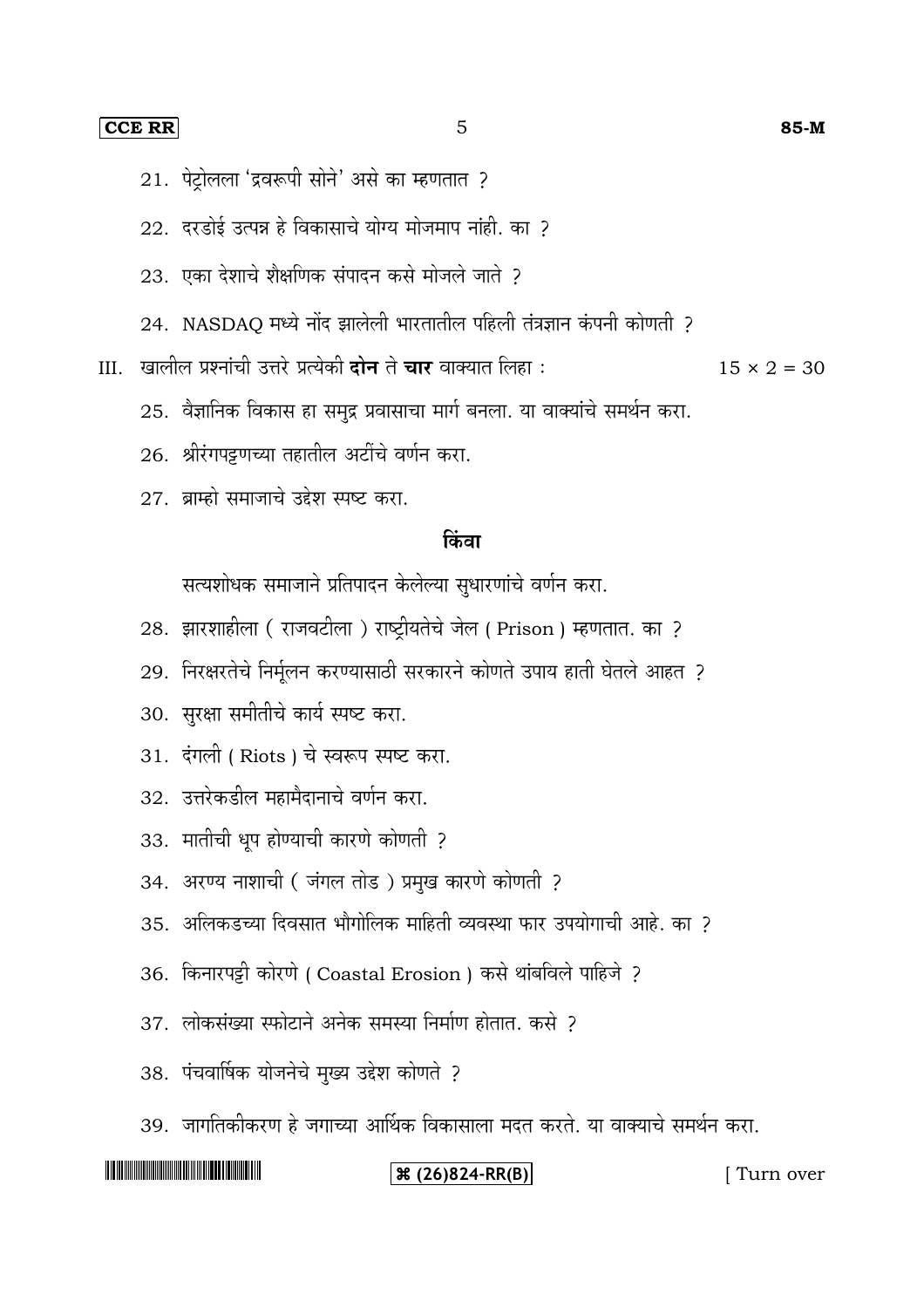IV. खालील प्रश्नांची उत्तरे प्रत्येकी **सहा** वाक्यात लिहा : 6 × 3 = 18

40. 1857 च्या बंडाला आर्थिक कारण हे मुख्य कारण ठरले. या वाक्याचे समर्थन करा.

## किंवा

वाहतूक आणि दळणवळणाचा विकास हा राष्ट्रीयतेचा मार्ग बनला. या वाक्यांचे समर्थन करा.

41. भारताच्या परराष्ट्र धोरणाचे उद्देश स्पष्ट करा.

#### किंवा

भारताचे रशियाशी असलेले नातेसंबंध स्पष्ट करा.

42. अस्पृश्यतेचे निर्मूलन करण्यासाठी हाती घेतलेले घटनात्मक आणि कायदेशीर उपाय कोणते ?

### किंवा

संघटीत आणि असंघटीत कामगारातील फरक कोणते ?

43. रस्ते वाहतूकीच्या समस्या स्पष्ट करा.

### किंवा

जैविक तंत्रज्ञानाने कृषी क्षेत्रात कशी क्रांती घडून आली ?

44. गांधीजींची ग्राम स्वराज्य कल्पना ही विकेंद्रिकरणाच्या आधारे स्पष्ट करा.

## किंवा

खाजगी अर्थव्यवस्था आणि सार्वजनिक अर्थव्यवस्था यांच्यातील फरक स्पष्ट करा.

45. बँक खाते उघडण्याच्या वेगवेगळ्या पायऱ्या स्पष्ट करा.

## किंवा

विम्याचे महत्व स्पष्ट करा.

## 

## **(26)824-RR(B)**

#### **85-M** 6 **CCE RR**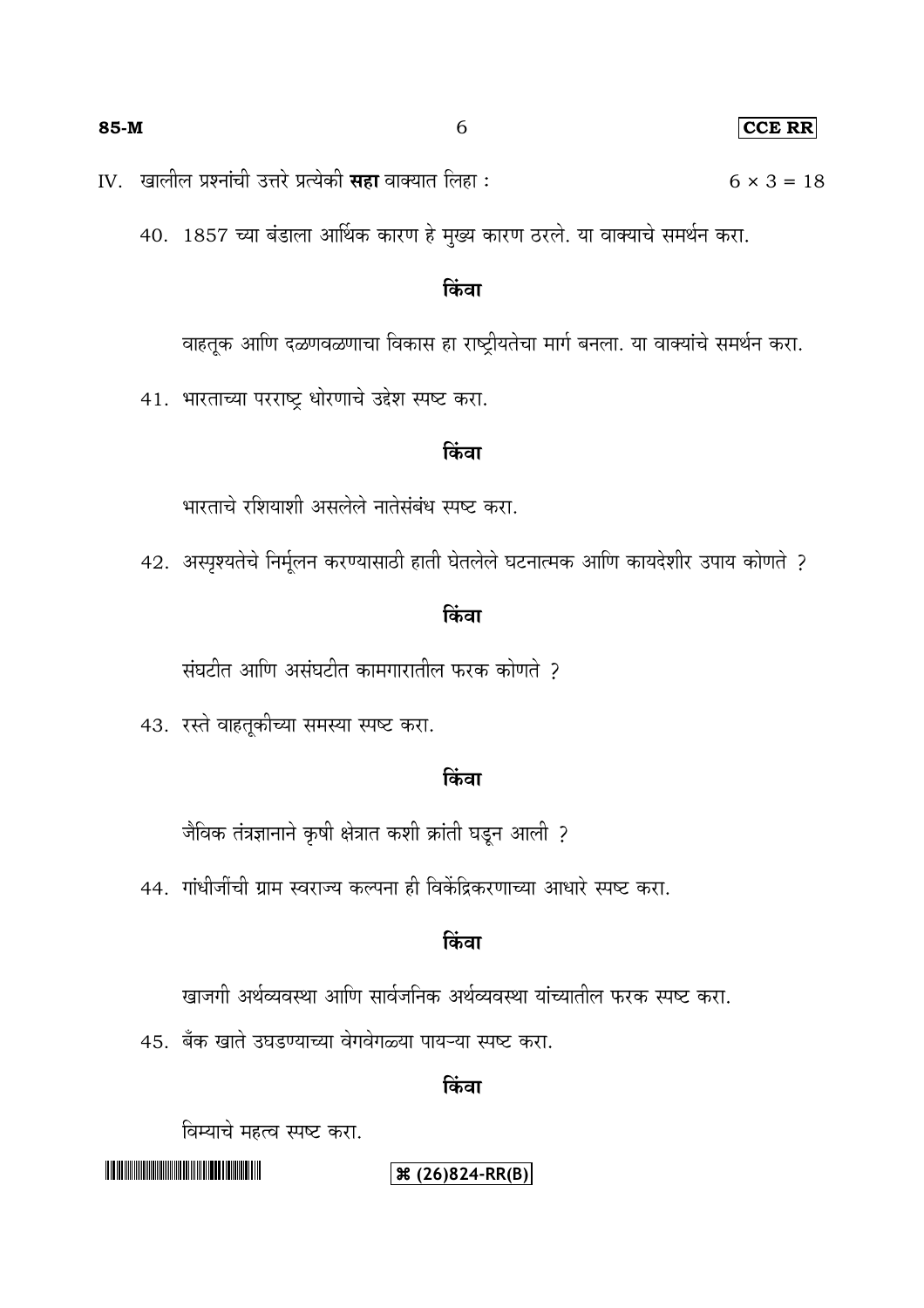| CCE RR |  |              |                                                                                          | 85-M        |  |
|--------|--|--------------|------------------------------------------------------------------------------------------|-------------|--|
|        |  |              | V.    खालील प्रश्नाचे <b>आठ (8)</b> ते <b>दहा (10)</b> वाक्यात उत्तर लिहा :              | 4           |  |
|        |  |              | 46. नेहरू पंतप्रधान झाल्यानंतर देशाला दिलेल्या योगदानाचे वर्णन करा.                      |             |  |
|        |  |              | VI. 47. भारताचा नकाशा काढा आणि खालील ठिकाणे दाखवा :<br>a) $82\frac{1}{2}$ ° पूर्व रेखांश | $1 + 3 = 4$ |  |
|        |  |              | b) नर्मदा नदी                                                                            |             |  |
|        |  | $\mathbf{c}$ | बॉम्बे हाय.                                                                              |             |  |
|        |  |              | अंध विद्यार्थ्यांकरिता पर्यायी प्रश्न : (प्रश्न संख्या 47 ऐवजी)                          |             |  |

हिमालयाचे उपयोग कोणते ?

4

# 

**(36)** (26) 824-RR(B)